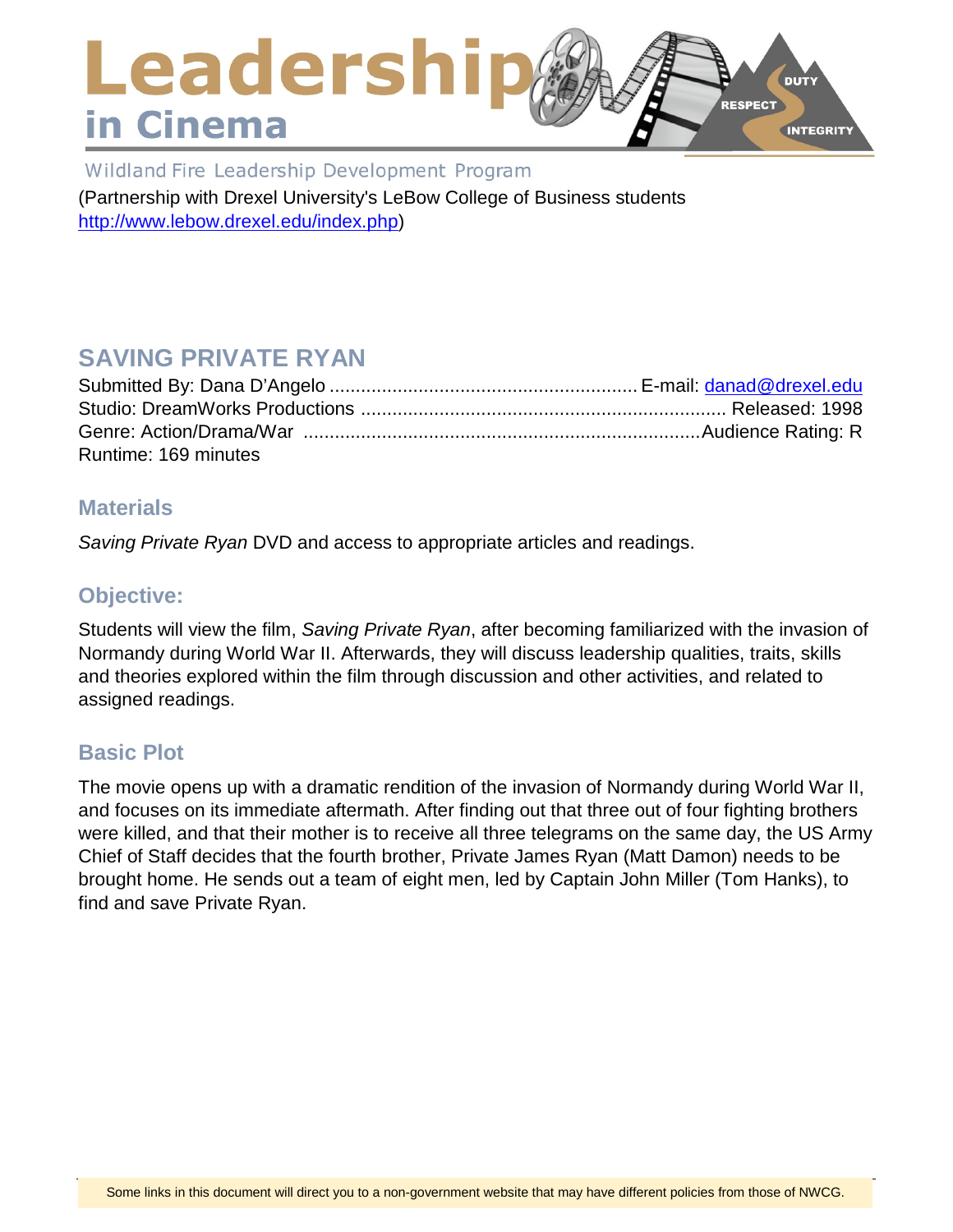# **Cast of Main Characters**

# **Resource Materials**

- 1. Wildland Fire Leadership Values and Principles [\(https://www.fireleadership.gov\)](https://www.fireleadership.gov/)
- 2. Kirkpatrick and Locke's Leadership Traits [\(http://sbuweb.tcu.edu/jmathis/Org\\_Mgmt\\_Materials/Leadership%20-](http://sbuweb.tcu.edu/jmathis/Org_Mgmt_Materials/Leadership%20-%20Do%20Traits%20Matgter.pdf) [%20Do%20Traits%20Matgter.pdf\)](http://sbuweb.tcu.edu/jmathis/Org_Mgmt_Materials/Leadership%20-%20Do%20Traits%20Matgter.pdf)
- 3. Butler University's Ten Principles of Servant Leadership [\(https://www.butler.edu/volunteer/resources/ten-principles-servant-leadership\)](https://www.butler.edu/volunteer/resources/ten-principles-servant-leadership)
- 4. Greenleaf's Center for Servant Leadership [\(https://www.greenleaf.org/what-is-servant](https://www.greenleaf.org/what-is-servant-leadership/)[leadership/\)](https://www.greenleaf.org/what-is-servant-leadership/)
- 5. McCrimmon's "Servant Leadership" [\(http://www.leadersdirect.com/servant-leadership\)](http://www.leadersdirect.com/servant-leadership)

# **Facilitation Options**

Similar to many war films or stories, *Saving Private Ryan* provides exemplary instances of leadership. It consists of not simply acts of bravery - which can be found within any war-like setting - but also different leadership styles and qualities that relate to many different leadership theories. It should be simple for students to pinpoint different leadership theories such as the Kirkpatrick and Locke's Leadership Traits, Wildland Fire Leadership Values, and others. Because the film is very action-oriented, and puts many characters in both difficult and dangerous situations, it is a great piece that can be used to teach students about both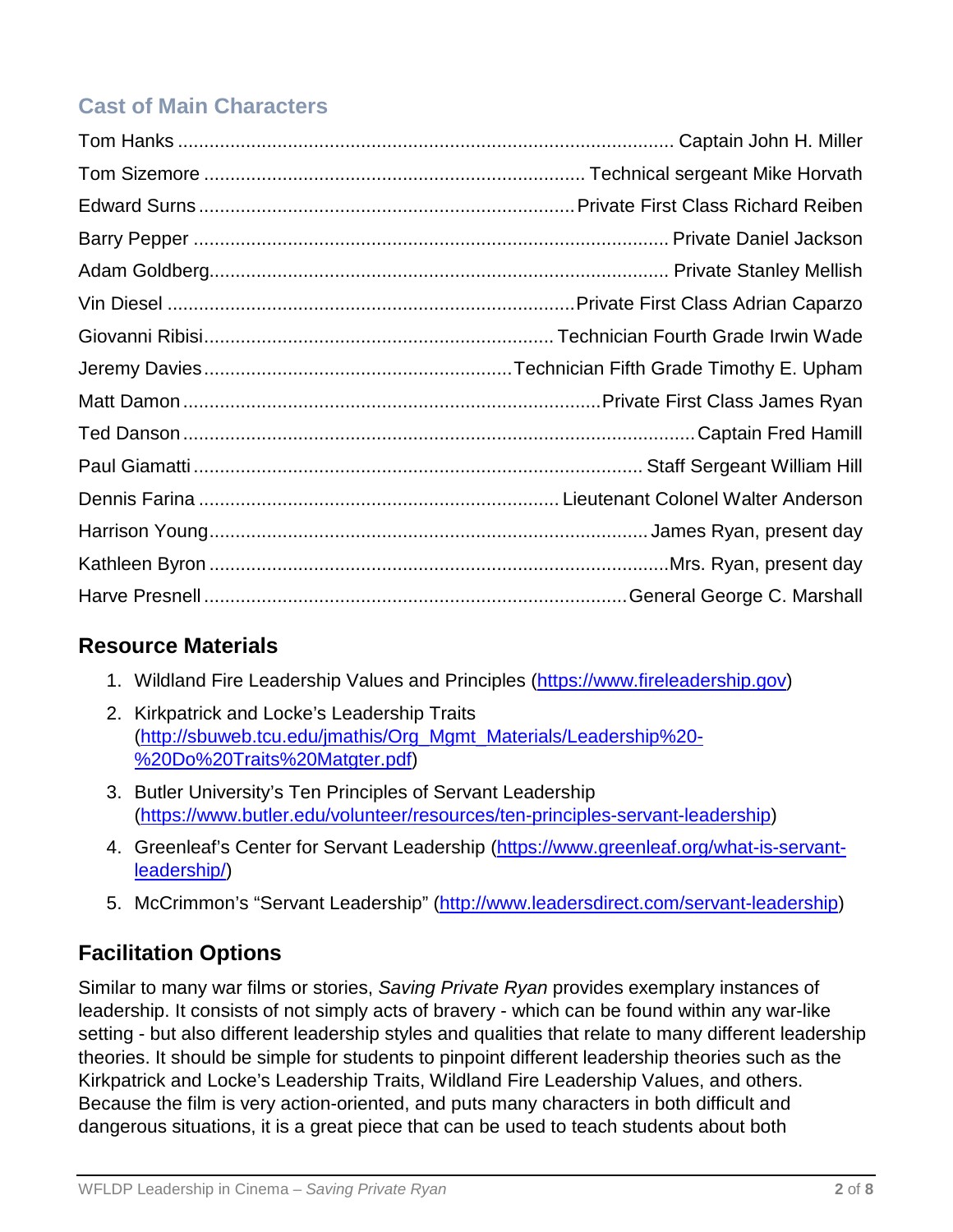leadership and teamwork. Due to the length of the film (it runs for 169 minutes) there may not be enough time to watch the entire film in one sitting. In order to allow the overall assignment to be run as smoothly as possible, the related articles, which should be read before the movie is viewed, can be used to facilitate the lessons.

### *General Full-Film Facilitation Guidelines*

- 1. Assign students appropriate readings prior to class meeting.
	- Letter to Mrs. Bixby Letter (http://www.thelastfullmeasure.com/mrs\_bixby.htm) from President Lincoln explaining to a mother that five of her sons died in battle. This inspired the US Army to bring back soldiers whose siblings have died. This is the basis of *Saving Private Ryan* where the Army is called to pull Private James from battle to return home as the only surviving son of his family.
	- D-Day This passage [\(http://www.army.mil/d-day/](http://www.army.mil/d-day/) or [http://www.history.com/topics/d-day\)](http://www.history.com/topics/d-day)) overviews the events of D-Day, where the beginning of the film takes place. This gives students a general background on World War 2 at the time, and Normandy was being invaded.
- 2. Show the film *Saving Private Ryan*.
- 3. After the film, break students up in small groups and review articles given below, as well as have the facilitator or students research their own articles with other leadership topics that may interest the group. Additional support for leading discussions can be found as follows. The following articles look into Captain John Miller's leadership providing specific quotes and scenes. [\(http://www.movieleadership.com/2012/09/23/great-movie-leaders](http://www.movieleadership.com/2012/09/23/great-movie-leaders-captain-john-miller/)[captain-john-miller/\)](http://www.movieleadership.com/2012/09/23/great-movie-leaders-captain-john-miller/)
- 4. Have groups discuss the use of Kirkpatrick and Locke's Leadership Traits, Wildland Fire Leadership Values, and other leadership theories researched that can be relate to the film.
- 5. Lead class discussion on the three main leadership theories included and whether students agree or disagree if they are the prevalent in the film. Encourage other theories to be brought up and discussed among the class. Have the class relate any leadership characteristics to previous films viewed in class.

### *Clips*

- Clip A [\(https://youtu.be/LvAIBDGIYE0\)](https://youtu.be/LvAIBDGIYE0) That's My Mission: Captain Miller successfully breaks up an argument between Reiben and Horvath by sharing his personal life and desire to get home to his wife.
- Clip B [\(https://youtu.be/EoUb7jiFj5Q\)](https://youtu.be/EoUb7jiFj5Q) Sticky Bomb: Captain Miller shows his knowledge and experience when explaining to the men that they can make "sticky bombs" and take out the German tanks.
- Clip C [\(https://youtu.be/1r8zgU7wE8w\)](https://youtu.be/1r8zgU7wE8w) Ending "Earn it" and "Tell me I'm a good man": As Captain Miller lays dying, he gives Private Ryan one last piece of advice, "earn it," meaning earn the fact that he was saved at the hand of many men's lives. The film then fast forwards years later to Ryan at the cemetery where Miller was buried and Ryan questions whether he did earn his rescue and if he is a good man.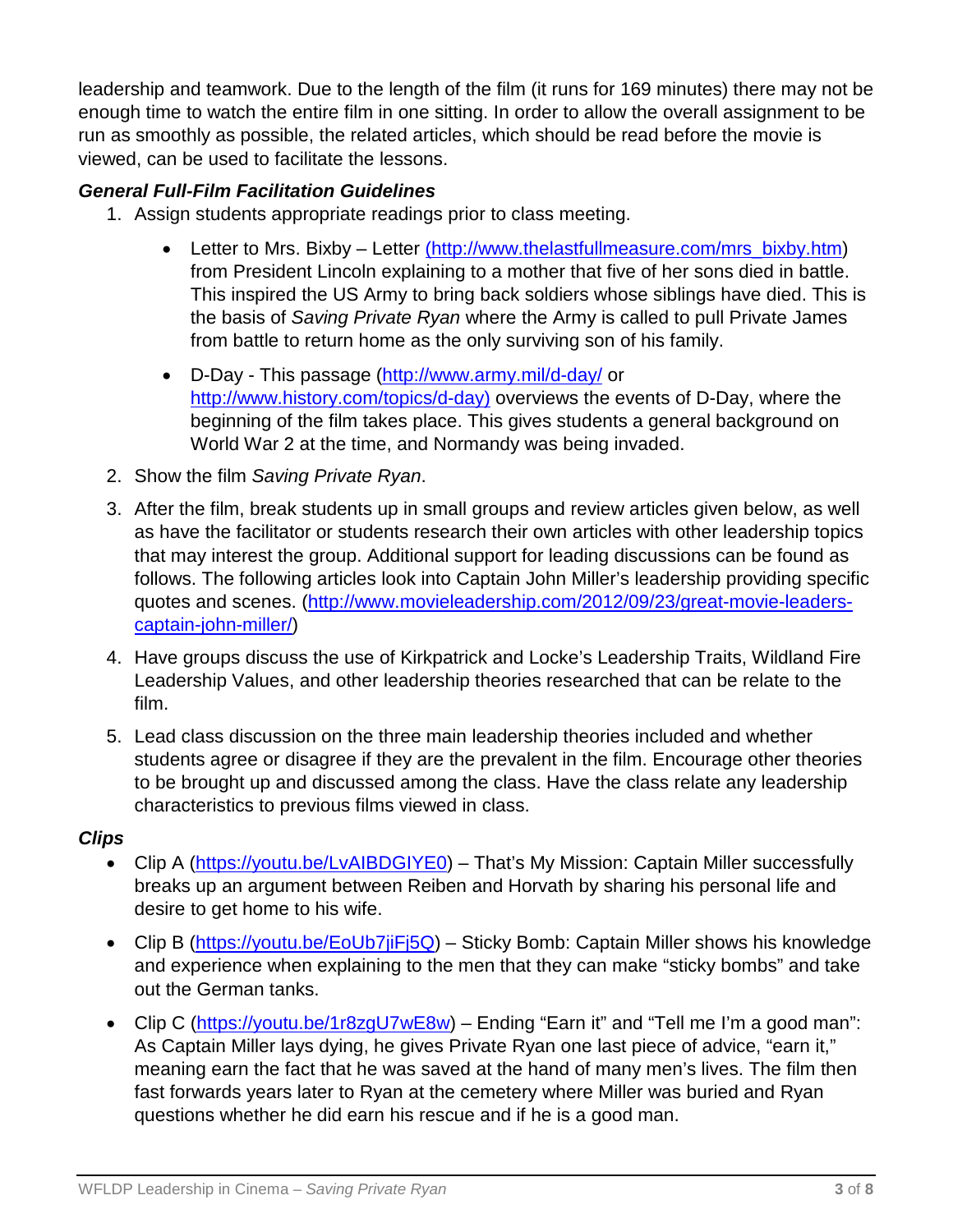- Clip D [\(https://youtu.be/u3\\_3EUKbY00\)](https://youtu.be/u3_3EUKbY00) Captain Miller and his team find Private Ryan and attempt to force him to leave his team; however, Private Ryan chooses to stay and fight with his team and help the war effort. He refuses to desert the only brothers he has left—his fellow soldiers.
- Clip E [\(https://youtu.be/Le9uGkbtxHk\)](https://youtu.be/Le9uGkbtxHk) Private Caparzo is fatally shot by a German sniper and his fellow soldiers cannot come out in the open to help him. Instead Private Jackson shoots the sniper and protects his comrades.
- Clip F [\(https://youtu.be/DaVfHntwVc4\)](https://youtu.be/DaVfHntwVc4) Miller talks to his men about chain of command and the fact that his complaining only goes up, not down. After questioning the mission for some time the men ask him what his complaints would be if they were superior officers. He replies with a sarcastic but respectful monologue.

# **Part One: Kirkpatrick and Locke Leadership Traits in** *Saving Private Ryan*

# **Objective**

Using Kirkpatrick and Locke's Leadership Traits, students will critically analyze the three main characters of *Saving Private Ryan*: Captain John H. Miller, Sergeant Mike Horvath, and Private James Ryan, and their usage of the various traits, with the help of the video clips as well as a background of the film.

| <b>Character</b>                    | <b>Trait</b> | <b>Scene or Action/ Dialogue</b>                                                                                                                                                                                                                                                                                                                                                    |
|-------------------------------------|--------------|-------------------------------------------------------------------------------------------------------------------------------------------------------------------------------------------------------------------------------------------------------------------------------------------------------------------------------------------------------------------------------------|
| Captain<br>John H.<br><b>Miller</b> | Charisma     | Miller breaks up a fight between Horvath and Reiben when<br>Reiben attempts to leave the men. Miller, who is usually very<br>private with his personal life, opens up and explains that he is<br>a school teacher back home in Pennsylvania and he misses<br>his wife dearly. He is able to make an extremely heated<br>situation calm and refocus the men on the mission. (Clip A) |
| Captain<br>John H.<br><b>Miller</b> | Honesty      | Miller admits to the men that saving Private Ryan is not<br>necessarily something that he wants to do. He says that he<br>does not even know who this man is, and he is only a name to<br>him, but if saving him means that he will be able to return<br>home safely to his wife, he is willing to do it. (Clip A)                                                                  |
| Captain<br>John H.<br><b>Miller</b> | Initiative   | Miller takes initiative in finding Private Ryan because he wants<br>to go home to see his wife. He speaks to his men about this<br>and admits that going on this journey is not ideally what he<br>wants to do, but lights a fire in the men as he says that maybe<br>by doing this the war can end that much sooner. (Clip A)                                                      |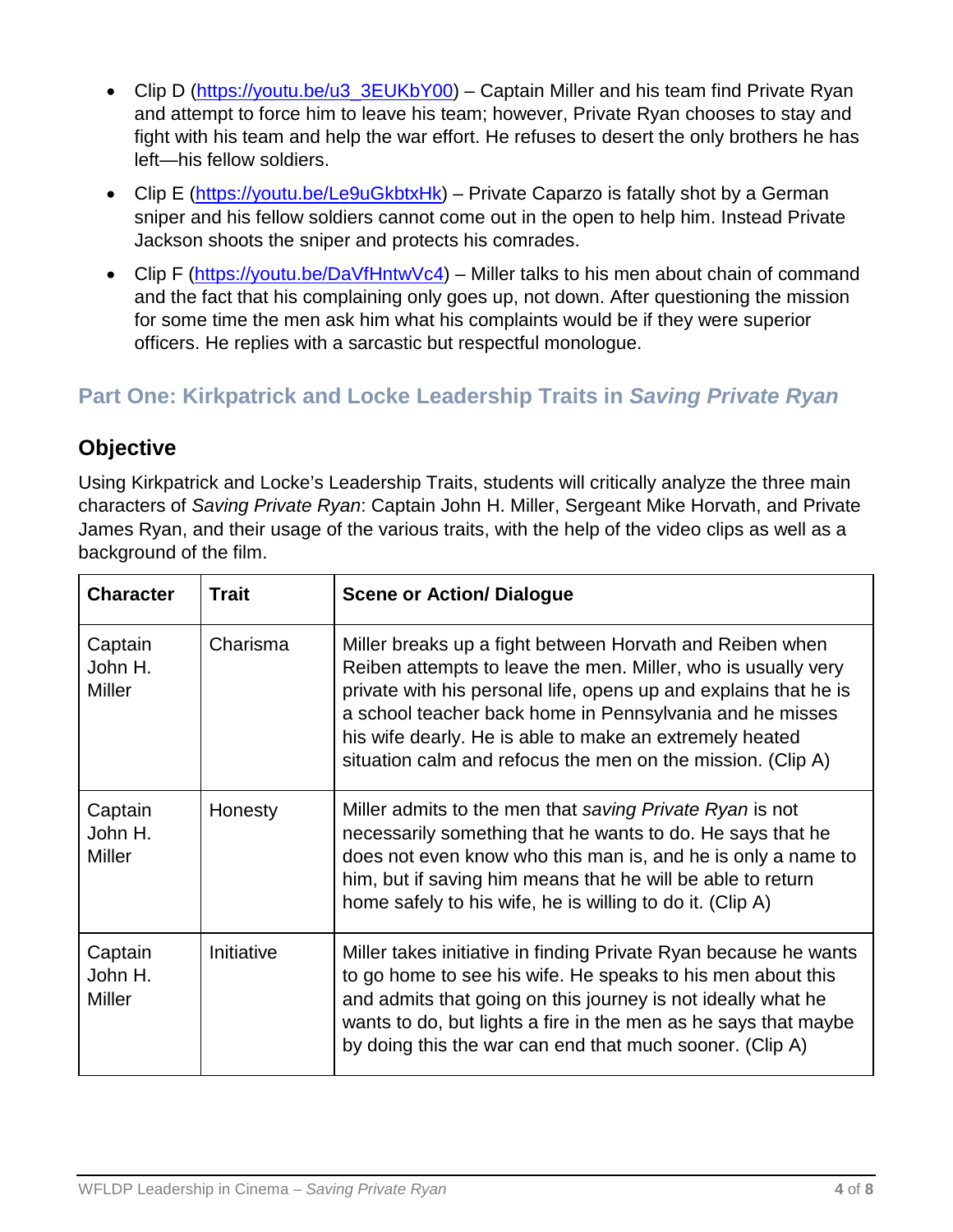| <b>Character</b>                    | <b>Trait</b>         | <b>Scene or Action/ Dialogue</b>                                                                                                                                                                                                                                                                                                                                                                                       |
|-------------------------------------|----------------------|------------------------------------------------------------------------------------------------------------------------------------------------------------------------------------------------------------------------------------------------------------------------------------------------------------------------------------------------------------------------------------------------------------------------|
| Captain<br>John H.<br><b>Miller</b> | Subject<br>Knowledge | Miller knows that his men will be greatly outnumbered by the<br>German troops, but comes up with a way that they can hurt<br>them with the numbers that they do have. He shares with the<br>men how to make "sticky bombs," or explosives packed into<br>socks and soaked in axle grease that stick when they are<br>thrown. (Clip B)                                                                                  |
| Sergeant<br><b>Mike</b><br>Horvath  | Tenacity             | Horvath calls out Reiben for attempting to leave the men. He<br>pulls a gun on Reiben and threatens to shoot him because he<br>is so passionate about backing up his captain and the men.<br>(Clip D)                                                                                                                                                                                                                  |
| Sergeant<br><b>Mike</b><br>Horvath  | Motivation           | Horvath persuades Miller to keep up the search for Ryan. This<br>is even more impressive because Miller is his boss, so he is<br>inspiring his superior contrary to how most leaders inspire<br>those who are under them.                                                                                                                                                                                              |
| Sergeant<br><b>Mike</b><br>Horvath  | Achievement          | "Saving Private Ryan was the only decent thing we were able<br>to pull through this god- awful mess." It turns out after Horvath<br>says this, that saving Ryan was one of the few good things that<br>came out of the men's journey. They achieved what they<br>wanted to achieve, but at the expense of many of the men's<br>lives.                                                                                  |
| Private<br>James Ryan               | Tenacity             | When Private Ryan is told that he is allowed to go home, he<br>refuses and wants to fight on. (Clip E)                                                                                                                                                                                                                                                                                                                 |
| Private<br>James Ryan               | Initiative           | Private Ryan wants to stay with the only "brothers" he has left.<br>The men he had spent the last few days with he had built a<br>great bond with and felt obligated to stay with them because<br>they would do the same for him.                                                                                                                                                                                      |
| Private<br>James Ryan               | Achievement          | "I think about what you said to me on the bridge every day, I<br>tried to live my life the best I could, I hope in your eyes I've<br>earned what all of you have done for me." Although Ryan<br>struggles with whether he is a good man and if he has done<br>enough to make the men who sacrificed their lives for him<br>proud, he did live a good life and was a good husband, father,<br>and grandfather. (Clip C) |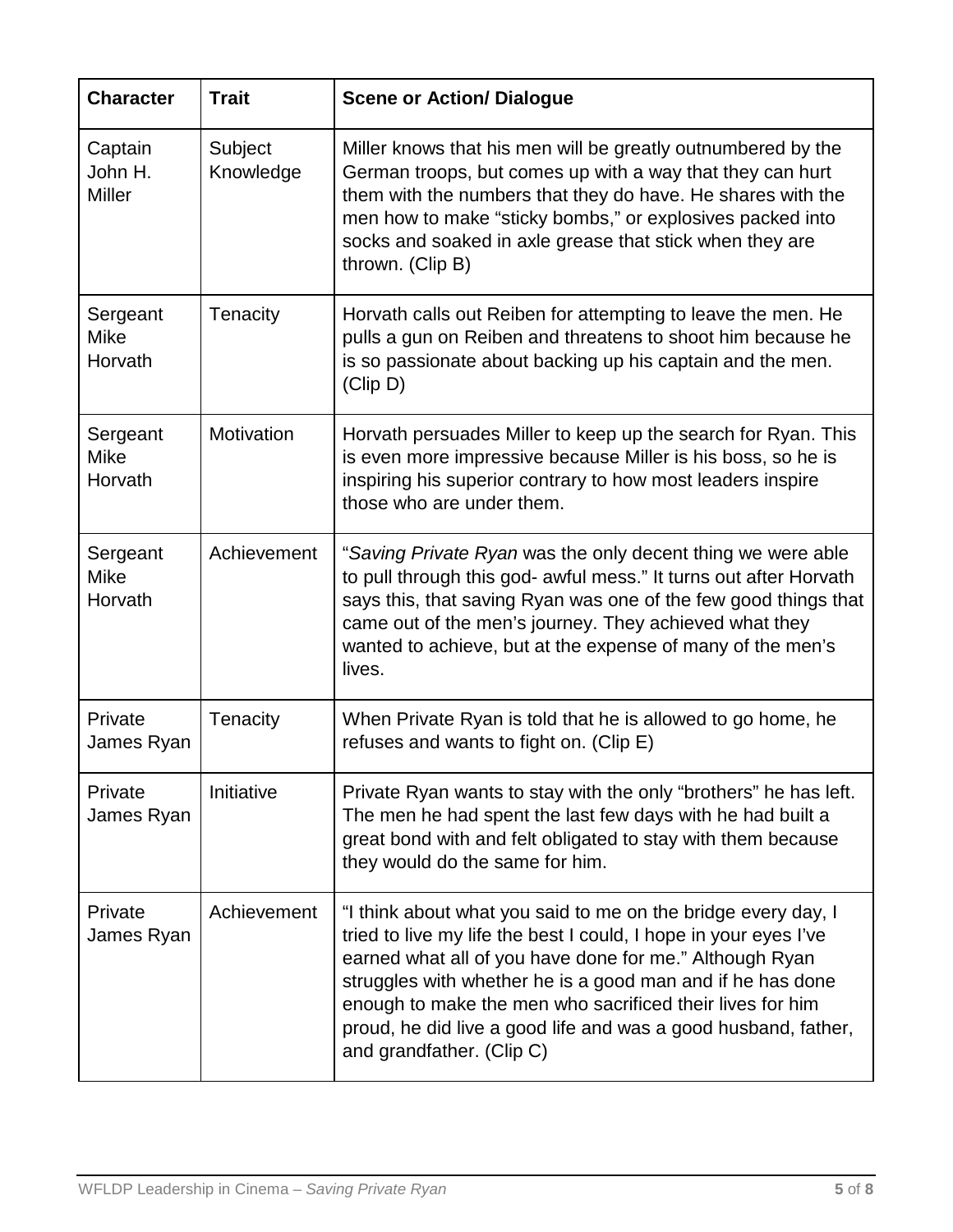# **Part Two: Wildland Fire Leadership Values in** *Saving Private Ryan*

## **Objective**

After watching the film *Saving Private Ryan*, and being familiarized with the Wildland Fire Leadership Values, students can analyze the characters' actions that exemplify the specific values of duty, respect and integrity. Students can refer to specific movie clips for guidance.

# **Duty**

#### *Character: John H. Miller*

- Take charge when in charge
	- o Throughout most of the film, John H. Miller diligently led the eight men.
	- o Miller often was forced to make difficult decisions even when the other men did not necessarily agree.
	- o Example: When the fate of a German soldier was in the hands of Miller and his troops, most of his troops were ready to kill the soldier; however, Miller decided to send him back to surrender to the Allied forces. Despite the misgivings of the other soldiers, Miller took charge and made the final call.

#### *Character: General George C. Marshall*

- Issue clear instructions
	- o When given the news of the three Ryan brothers dying in battle, General Marshall had to make a decision on whether he should send a team to save the last Ryan brother or not; this proved to be an incredibly difficult decision because everyone was unsure about Private Ryan's distinct location.
	- o Example: General Marshall stated, "If that boy is alive, we are going to find somebody to find him and we are going to get the hell out of there." Even though his subordinates were unsure whether or not *saving Private Ryan* was valuable to the war effort, General Marshall clearly made a decision and stated that Private Ryan was to be saved.

### **Respect:**

#### *Character: John H. Miller*

- Resolve conflicts between those on your team
	- o When leading a team of many people, a leader always has to unite the team members and remind them of their common goal in order to resolve conflicts between the members of the team.
	- o Example: Reiben, fed up with the mission decided to leave the team because he no thought that *saving Private Ryan* was a worthwhile mission. As a result, another soldier, Horvath, pulled his gun in order to make Reiben reconsider his decision. Captain Miller was forced to stop the conflict; he confessed that even though he did not care for Private Ryan - a complete stranger - he was going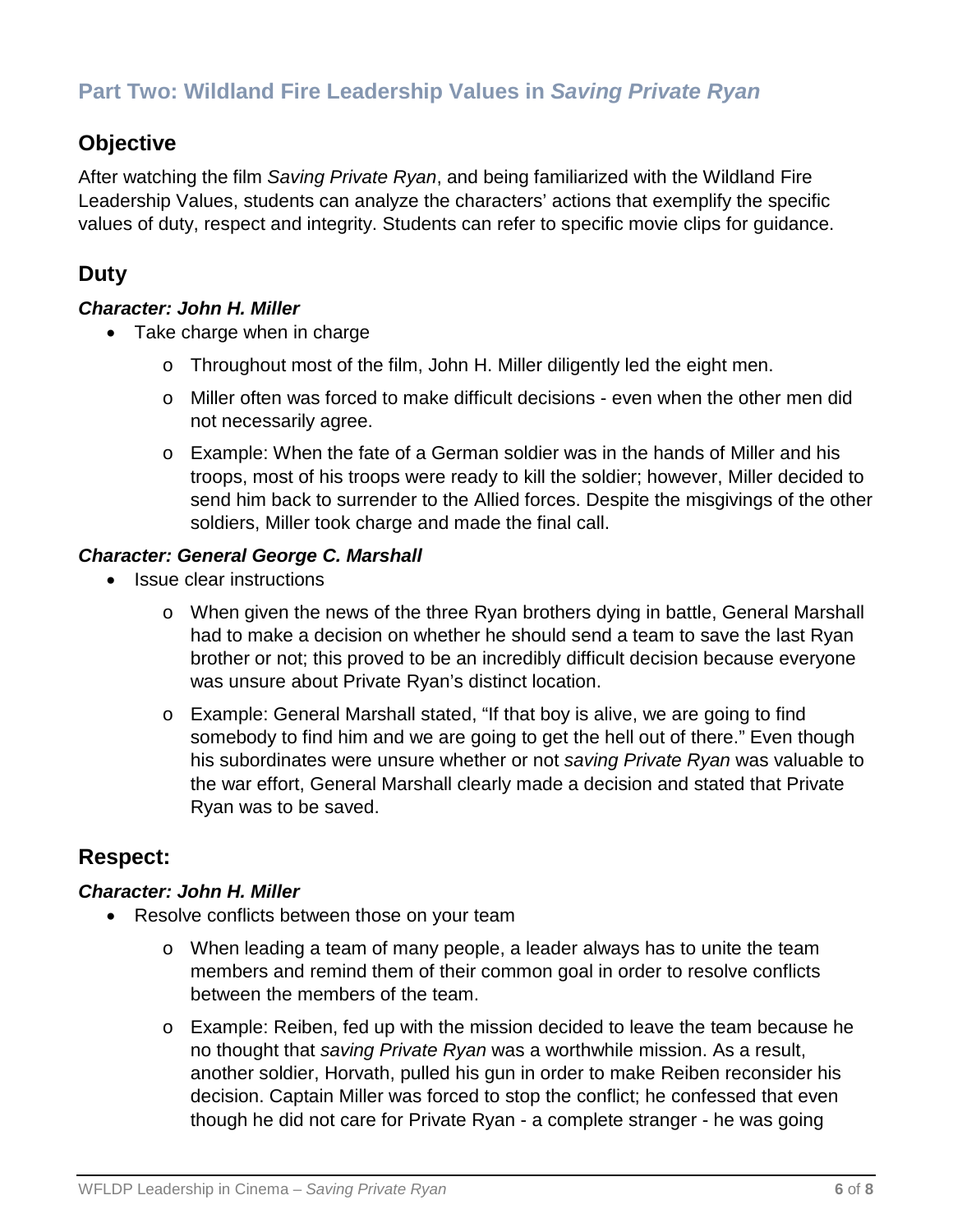through with the mission because he wanted to return home to the US. Therefore, he was able to resolve conflicts by reminding them that all of the soldiers were wishing for the war to end and for their return to the United States.

#### *Character: Daniel Jackson*

- Put the safety of your subordinates above all others
	- o Private Jackson, a trained sharpshooter, is seen protecting his fellow men by using his training to put the safety of his comrades above all else.
	- o Example: When a sniper fatally wounded one of the members of the team, Private Caparzo, Private Jackson put the safety of the other members above his other objectives by shooting the German sniper. Once the German sniper is dead, the other soldiers can go out in the open - even though it is too late for Caparazo. (See Clip E)

### **Integrity**

#### *Character: James Francis Ryan*

- Choose the difficult right over the easy wrong
	- o After the team found Private Ryan, Ryan had to make a choice between going back with the team or staying and fighting for the war effort; he had to choose between the easy way out or the right thing to do.
	- o Example: After being informed about the death of his brothers and his mom's despair, Ryan felt awful, but he decided to stay and fight. He claimed that he considered his fellow soldiers his brothers and he made the right decision to continue fighting—even though he had an easy way out of the war. He chose to do the right thing where as many people in his shoes would have just returned home to the US to see their family and friends. (See Clip D)

#### *Character: Mike Horvath*

- Credit subordinates for good performance
	- o Mike Horvath was seen crediting, Private Ryan, a practical soldier for his decision in not returning to the US immediately and choosing to stay and fight.
	- o Example: Horvath stated that Private Ryan's was a means of producing something positive from a negative situation. He credited his decision due to his perseverance and bravery to choose to stay and defend the bridge against the German soldiers. He showed integrity because even though he did not know or like Private Ryan, he still chose to share his positive opinion on Private Ryan's decision.

### **Part Three: Servant Leadership in** *Saving Private Ryan*

### **Objective**

After viewing the film *Saving Private Ryan*, and reading the appropriate resources, students will discuss the concept and application of Servant Leadership in the film.